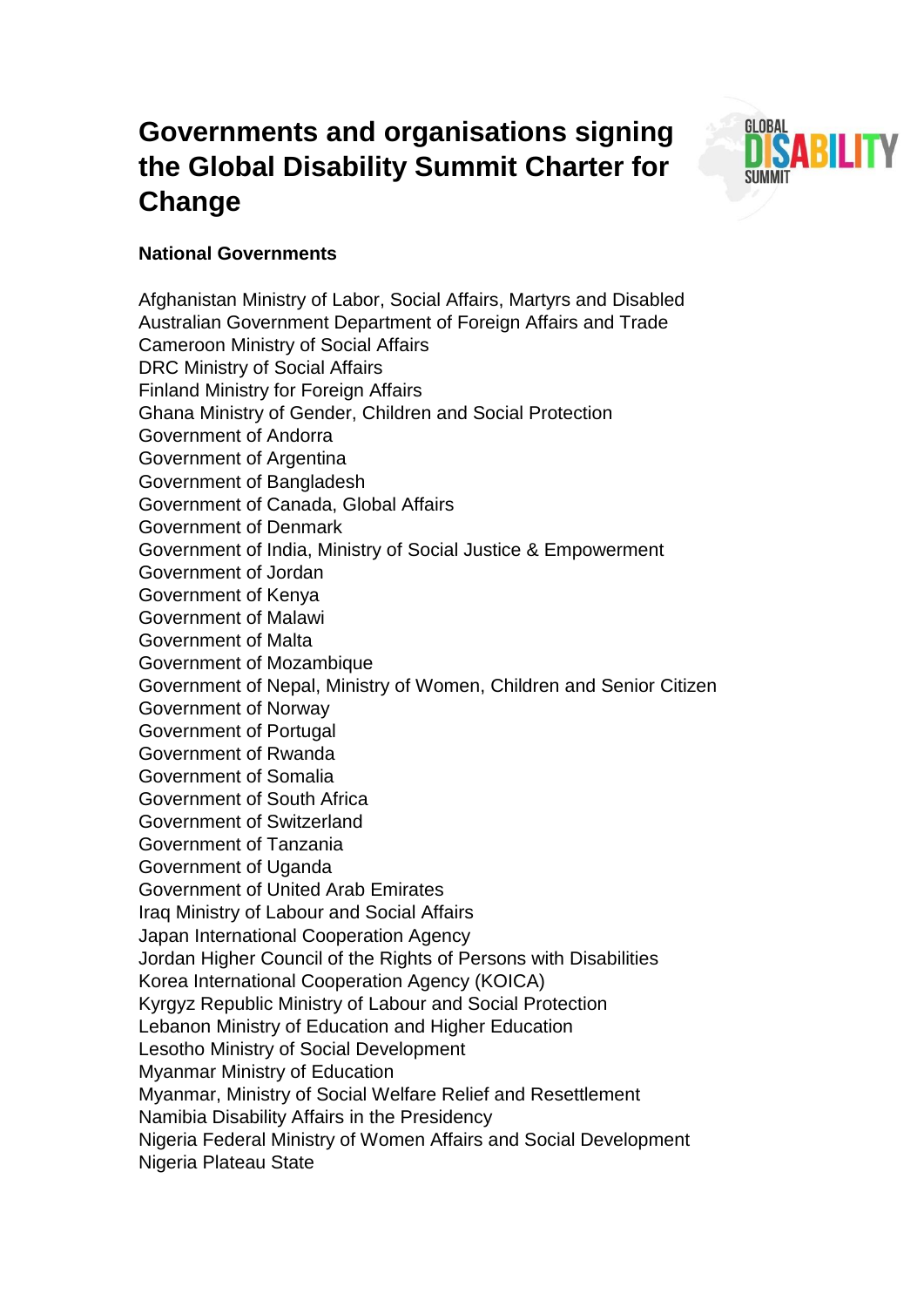Nigeria, Jigawa State Rehabilitation Board Pakistan Ministry of National Health Services, Regulations and Coordination Palestine Ministry of Social Development Philippines National Council on Disability Affairs Republic of Senegal Ministry of Health and Social Action Sierra Leone Ministry of Social Welfare, Gender and Children's Affairs Uganda Ministry of Gender, Labour and Social Development Uganda Ministry of ICT and National Guidance Zambia Ministry of Community Development and Social Services Zimbabwe Ministry of Labour and Social Welfare

## **Multilateral Organisations**

African Union Asian Development Bank Education Cannot Wait Food and Agriculture Organization of the UN (FAO) Global Partnership for Education Inter-American Development Bank International Fund for Agricultural Development International Labour Organisation International Organization for Migration Office of the United Nations High Commissioner for Human Rights (OHCHR) UN Women **UNDP** UNESCO UNFPA UNHCR **UNICEF** United Nations for the Coordination of Humanitarian Affairs (OCHA) World Bank Group World Food Programme World Health Organisation

### **Private Sector**

Ability Manch Private Limited British Telecom Plc Cambridge Education / Mott MacDonald Coty Inc Digital Literacy Trust Essilor International Every1Mobile Ltd Global Business Coalition for Education GSK Mannion Daniels Maxwell Stamp PLC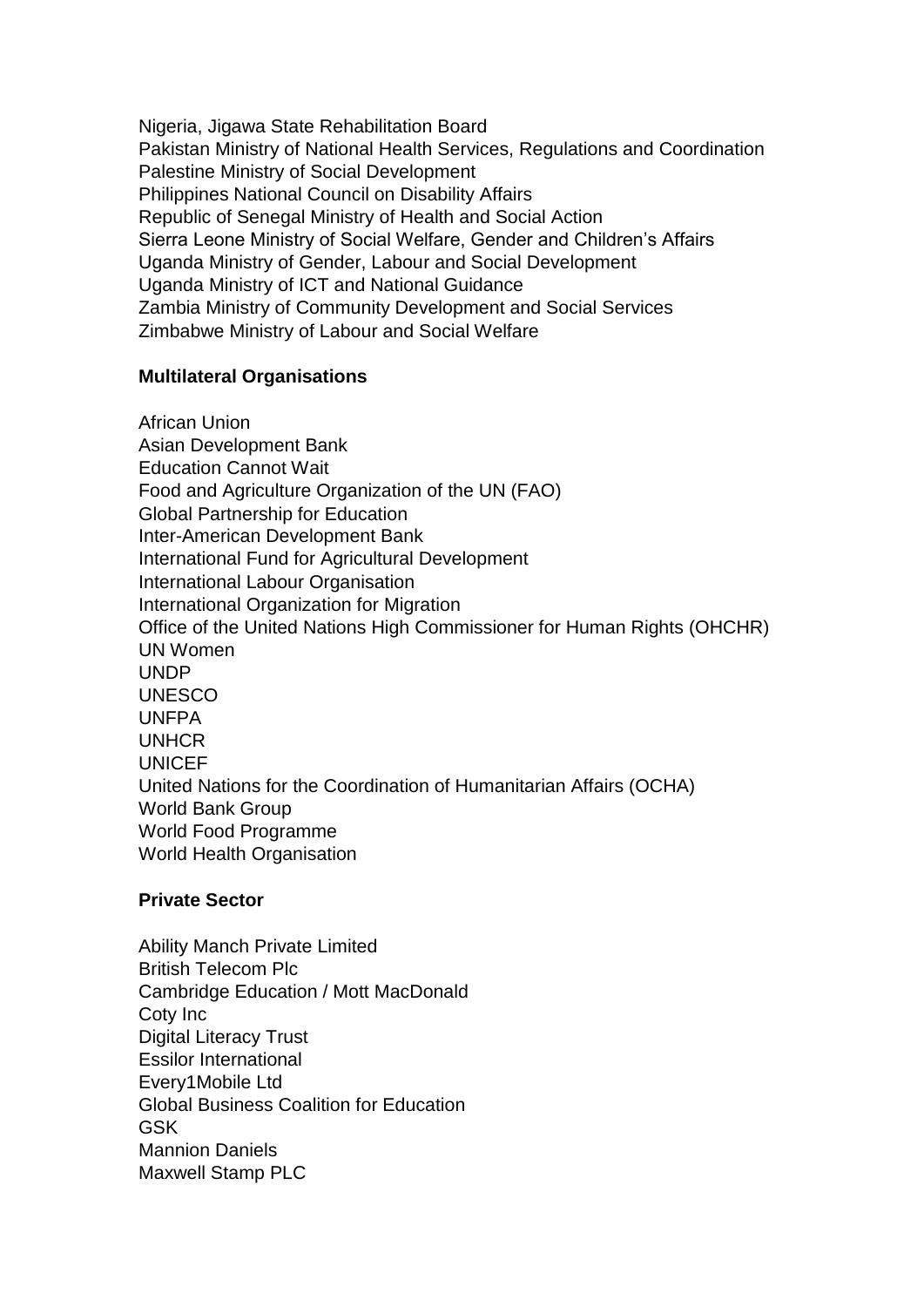Microsoft Corporation Open Directive Options Consultancy Services Ltd Palladium Group Peek Vision Ltd Purple Zest Limited Quay Asia Ltd Reed Smith LLP Scottish Widows **Unilever** Vidya Sagar

### **Foundations**

Abilis Foundation, Finland Disability Rights Fund/ Disability Rights Advocacy Fund Essl Foundation Fairtrade International Family Educational Services Foundation IMPACT Foundation Njeri Maria Foundation Open Society Foundation Royal Dutch Kentalis / Kentalis International Foundation The Fred Hollows Foundation Vickie Robert Hospitality Foundation For Disabilities Vision for a Nation Foundation Wheeling Happiness Foundation

#### **Civil Society Organisations**

"Vedri osmijeh" Mostar (FOAPH) Ability society of Kenya Able Child Africa Access Bangladesh Foundation Accessibility Organization for Afghan Disabled (AOAD) Action Network for the Disabled (Kenya) Action on Disability Rights and Development Nepal (ADRAD) Action on Poverty ADD International ADD International Tanzania Africa Call African Disability Forum African Federation of the Deaf-Blind African Union of the Blind (AFUB) Age International Albinism Society of South Africa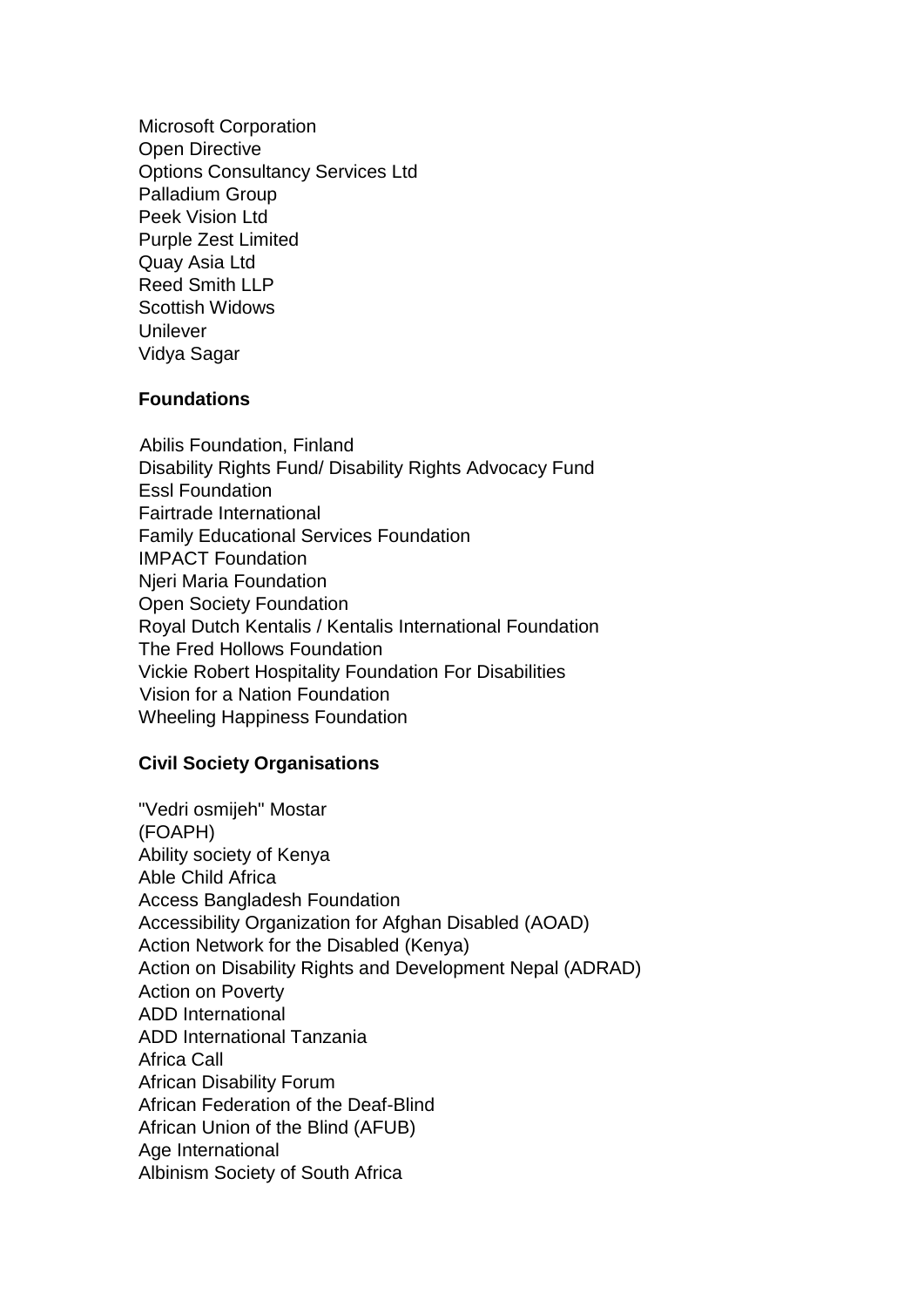All Saints' Cathedral Church, Nairobi All We Can Amici Italiani Raoul Follerau Arab Organisation of Persons with Disabilities Assistance to Support Humanity and Need for Aid Organization (ASHNA) Association Citizens of Parents of Children with Special Needs "Children of Association for Hearing Loss, Accessibility and Development (AHLAD) Association for persons with intellectual disabilities in Canton Sarajevo Association of Blind in Canton Sarajevo Association of Paraplegics and Persons with Infantile Paralysis Federation of Association of paraplegics and persons with infantile paralysis of Canton 10 Association of persons with dystrophy of Canton Sarajevo Association of Professional Women with Disabilities Association of the Persons with cerebral palsy and other disabilities Sapna Attitude is Everything AutismCare Nepal Society Bangladesh Protibandhi Unnayan Sangstha(BPUS) Basic Needs Ghana Basic Needs UK BBC Media Action **Benetech** Bezev Disability & Development Corporation **Bond** Bond DDG Bosnia and Herzegovina BRAC British Council CAFOD Canton CARE International Carers Worldwide Catholic Relief Services CBM Chance for Childhood CHANGE Cheshire Centre for Independent Living Cheshire Centre for Independent Living CHESHIRE HOMES SOCIETY OF ZAMBIA ChildHope UK Christian Aid **Clearly** Clinton Health Access Initiative Comic Relief Communication Therapy International Community Based Inclusive Development (CBID) Network Pakistan Comprehensive Community Mental Health Programme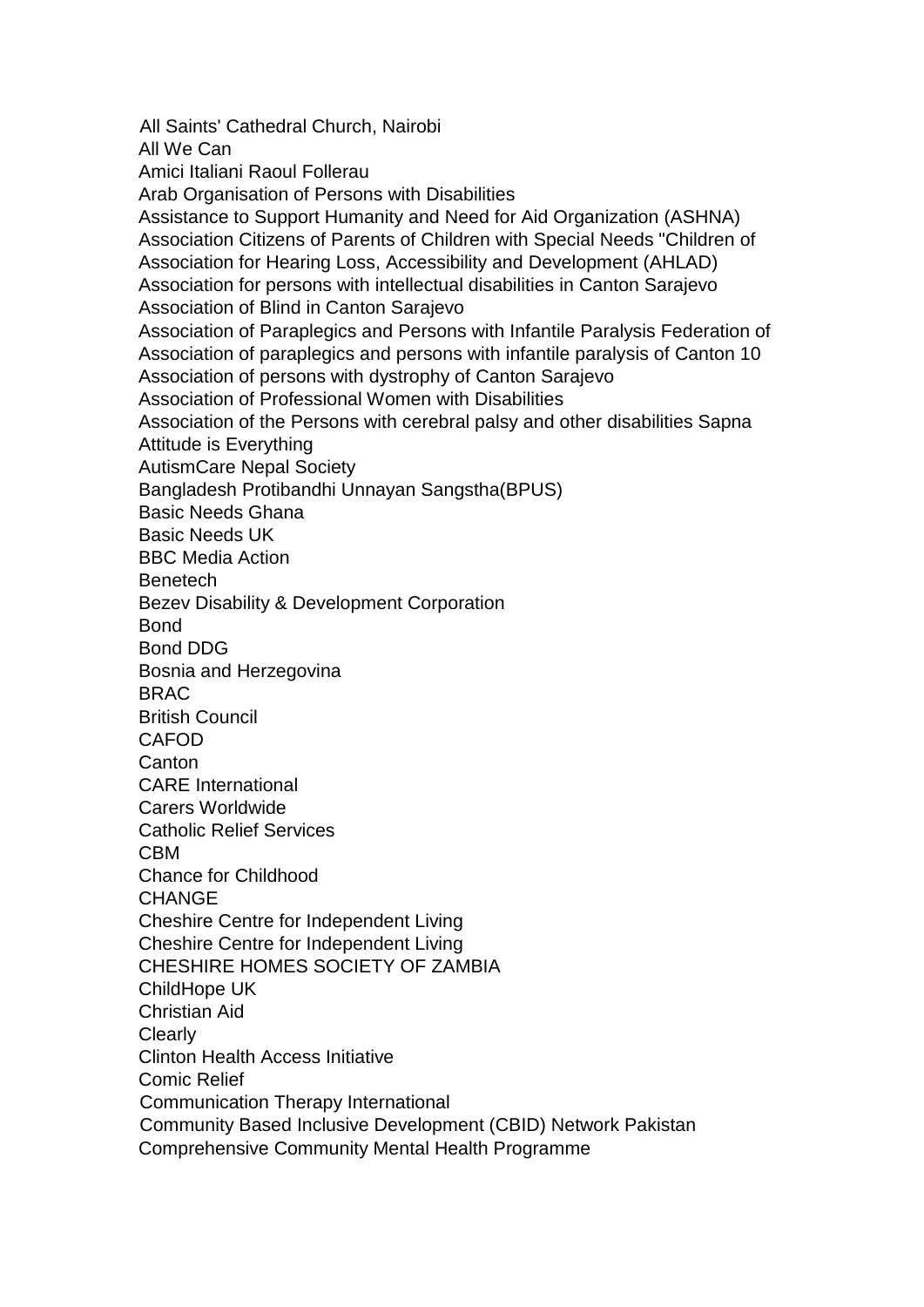Confédération des Organisations des Personnes Handicapées de Côte d'Ivoire (COPH-CI) CONGO HANDICAP Deaf Child Worldwide Deaf Women Association of Nigeria Deafblind South Africa DeafKidz International Dementia Alliance International Development Initiatives Development Pathways Ltd Disability Alliance on SDG's, Bangladesh Disability and Development Partners Disability Organizations Joint Front Disability Partnership Finland Disabled People International Disabled People's Organisations Denmark Disabled Service Association Disasters Emergency Committee Down Syndrome Association of Nepal Down Syndrome Family Network of Trinidad and Tobago Down Syndrome International Down Syndrome South Africa Education Development Trust Epilepsy Association of North Carolina Equal International EU-CORD European Disability Forum Federation of Deaf Women Empowerment Network Kenya Federation of Disability Organisations in Malawi (FEDOMA) Fédération Ouest Africaine des Associations de Personnes Handicapées Feed the Minds G3ict, Global Initiative for Inclusive ICTs Ghana National Association of the Deaf Global Alzheimer's & Dementia Action Alliance (GADAA) Global Campaign for Education - US Global Disability Innovation Hub **Healthprom** HelpAge International Higher and Further Education Disability Services Association (HEDSA) Hope for Afghanistan Development Organization (HADO) Hope" Prozor-Rama Human Rights First Rwanda Association Humanity & Inclusion UK I am a Human Society for Rights of Persons With Disability IDARA-E-TALEEM-O-AAGAHI (ITA) inABLE Inclusion International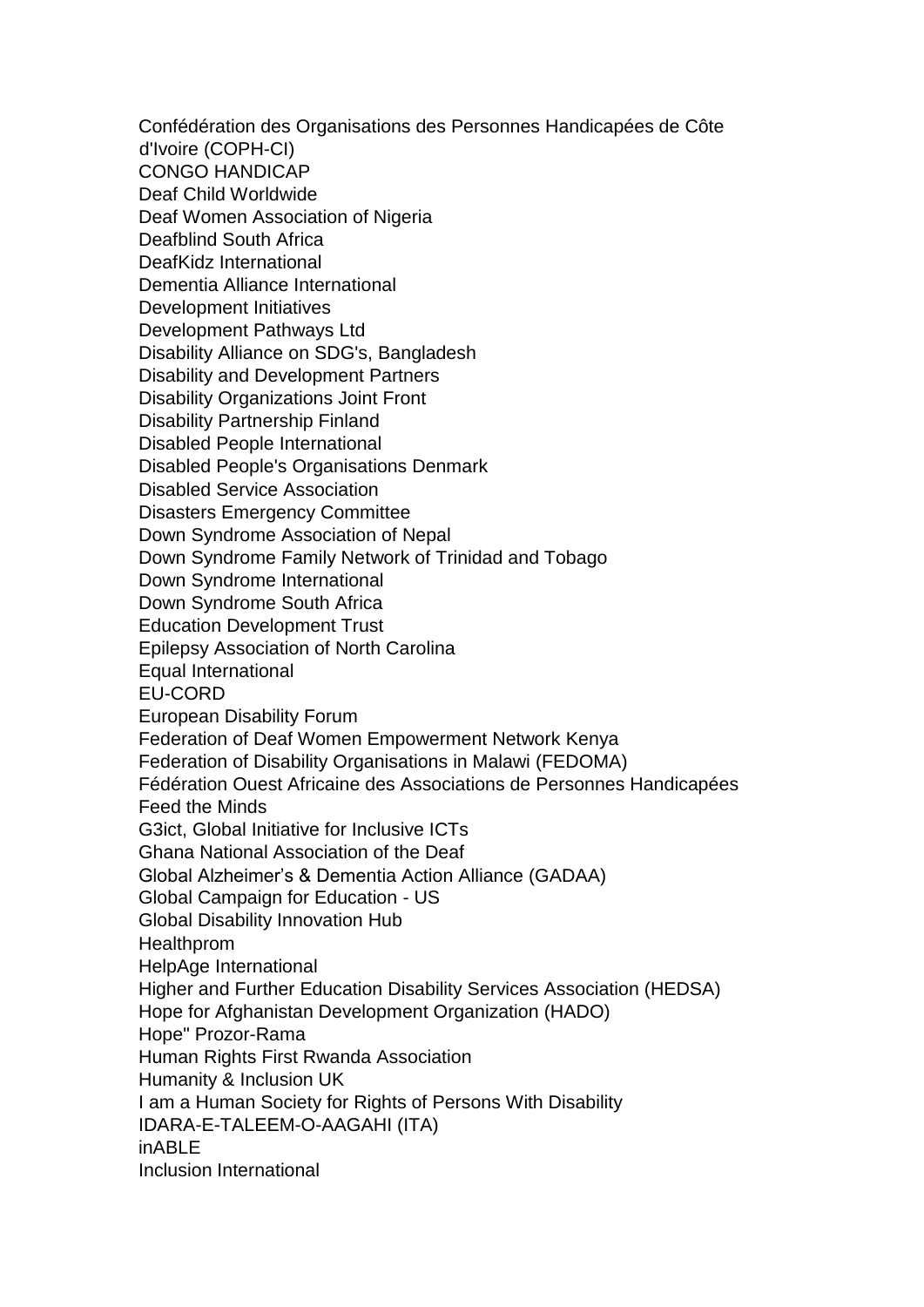Independent Living Center Lalitpur Information centre for persons with disabilities "Lotos" International Agency for the Prevention of Blindness International Disability Alliance International Disability and Development Consortium International Disability and Development Consortium Italy International Federation of L'Arche communities International Federation of Red Cross and Red Crescent Societies International Foundation for Electoral Systems International HIV/AIDS alliance International Rescue Committee International Service Islamic Relief Worldwide Keystone Human Services International Lebanese Association for Self-Advocacy Lebanese Union for Persons with Mobility Disabilities Lebenshilfe Wien Germany Legal Action for Persons with Disabilities Uganda( LAPD) Leonard Cheshire Lepra Light for the World Lumos Lumos Matei Initiative Empowerment Program for Sustainable Development (MATCOPS) Mercy Corps Mines Advisory Group (MAG) Motivation Charitable Trust Motivation Nepal National Association of Societies for the Care of the Handicapped (NASCOH) National Council for Persons with Disabilities (Kenya) National Democratic Institute National Disability Youth Network Nepal National Federation of Person with Disabilities of Niger (FNPH) National Federation of the Blind of the UK National Federation of the Disabled Nepal National Indigenous Disabled Women's Association of Nepal National Organization of Users and Survivors of Psychiatry (NOUSPR) National Union for the Promotion of the Blind and Partially Sighted (UNABPAM of Burkina Faso) National Union of Disabled Persons of Uganda Nepal Disabled Human Rights Center (DHRC-Nepal) Nepal Disabled Women Association Nepal Indigenous Disabled Association NGO Support Services Nigerian National Association of the Deaf Norwegian Association of Disabled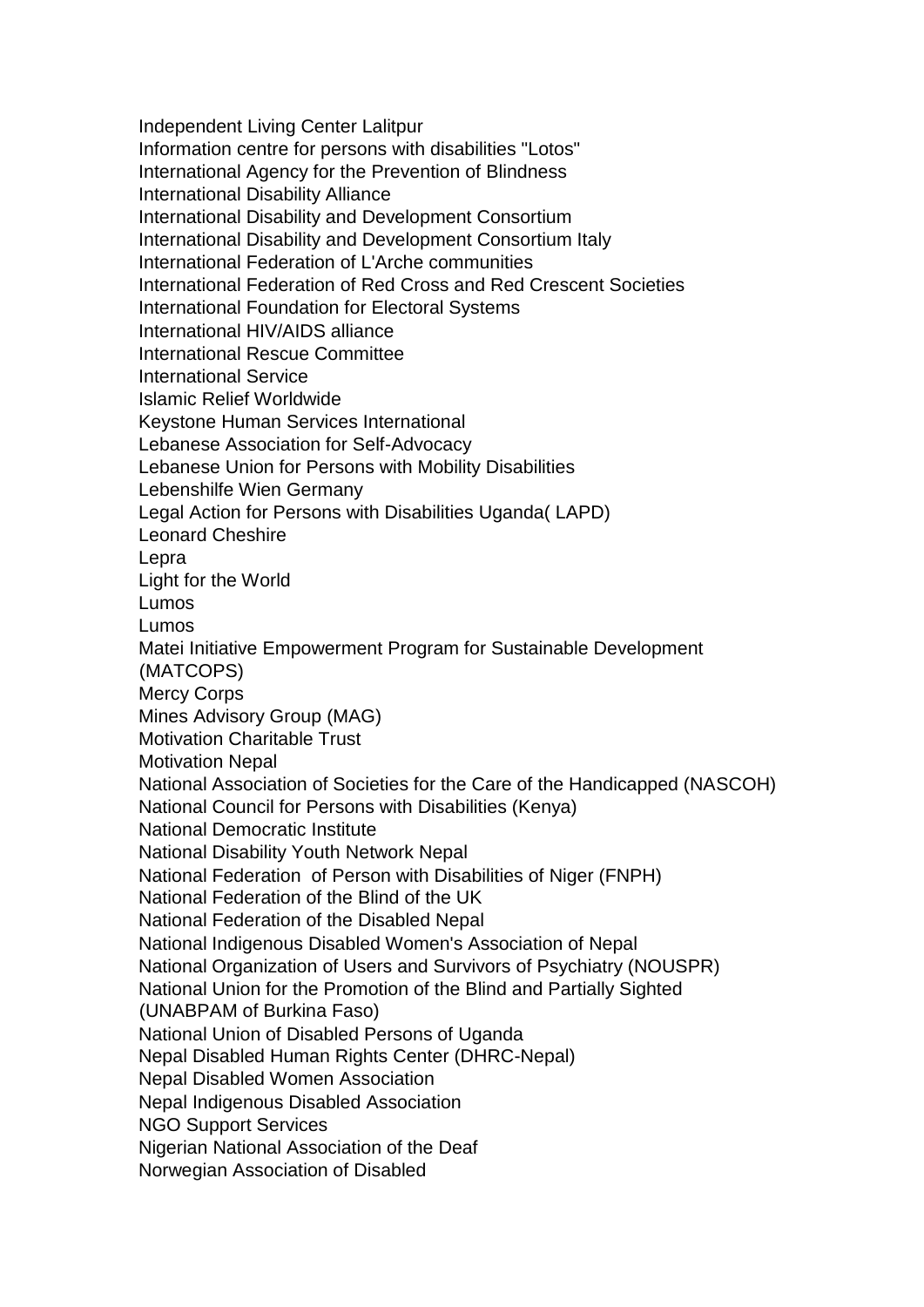Norwegian Association of Persons with Intellectual Disabilities OHI Maine Orbis UK Out of Circle – VOJVODINA Oxfam GB PAL Network Pacific Disability Forum Persons Living With Stroke in Ghana Plan International UK Qatar Foundation for Social Work Restless Development UK Restless Development Zimbabwe Results UK Riadis Royal Mencap Society Rwanda Organization of Women with Disabilities UNABU Rwanda Union of the Blind Save the Children Nepal Save the Children UK Scotland's International Development Alliance Self-help for Cerebral Palsy, Nepal Send A Cow Send My Friend to School Senegalese Federation of the disabled people associations (FSAPH) Sense International SHRUTI (National Association of the Hard of Hearing and Deafened Nepal) Sierra Leone Autistic Society Sierra Leone National Association for the Deaf (SLNAD) **Sightsavers** Sound Seekers (The Commonwealth Society for the Deaf) South African Human Rights Commission (SAHRC) Special Mothers Project Ghana Special Talent Exchange Programme Pakistan Step up 4 Autism Street Child Stroke Association Support Network Ghana Sudan of the Future Swabhiman Swedish Committee for Afghanistan Syria Relief **Tearfund** The Atlas Alliance The British Paralympic Association The Global Concerns Trust The Halo Trust The ICRC MoveAbility Foundation The International Federation of Anti-leprosy Associations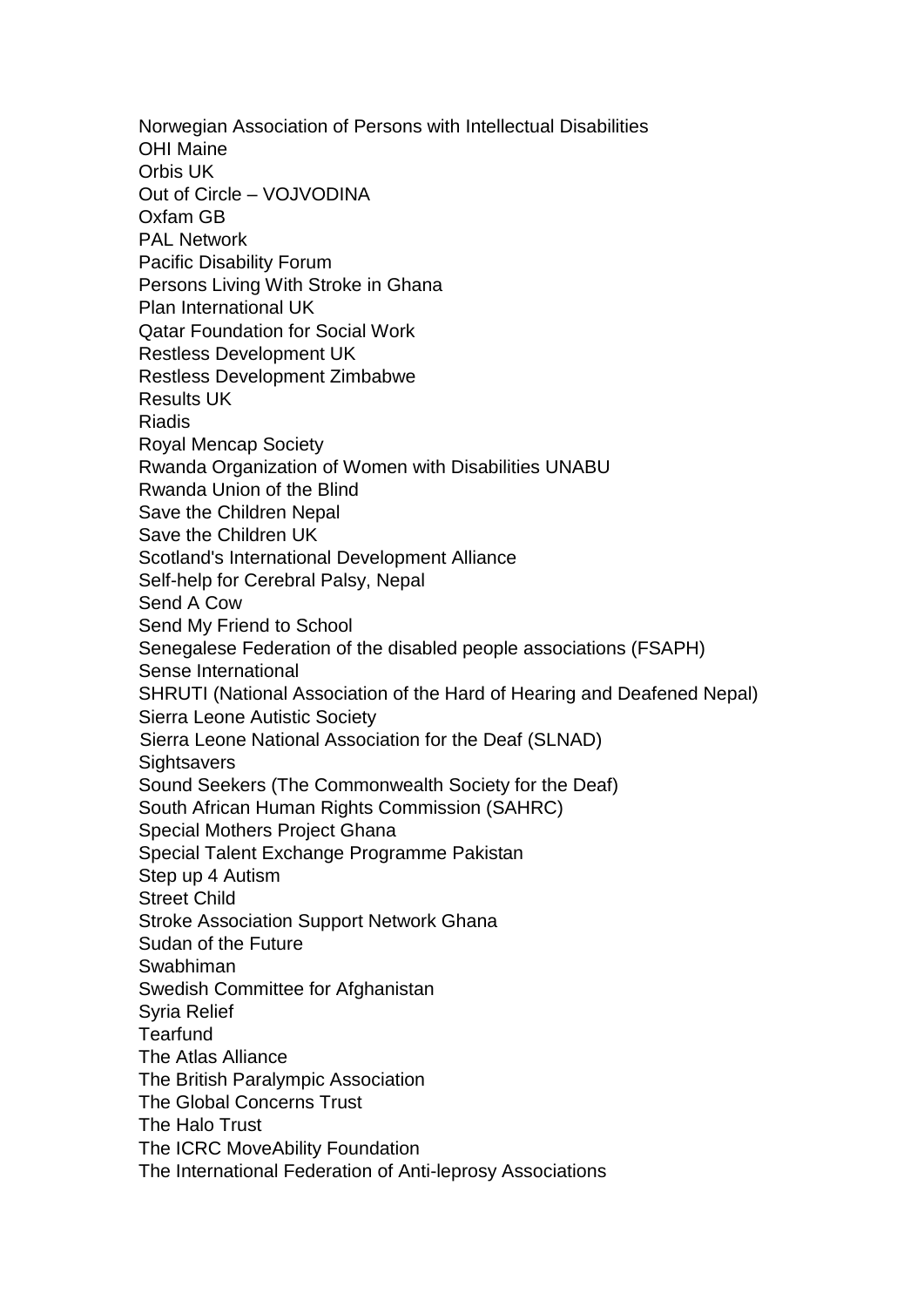The Leprosy Mission International The National Council of and for Persons with disabilities The Person With Disability Afghanistan's Association The World Federation of the Deafblind UCP Wheels for Humanity Udruženje djece i osoba sa posebnim potrebama Leptir Bugojno Udruženje gluhih Kantona Sarajevo - The Association of deaf of Sarajevo Uganda Association for the Mentally Handicapped United Disabled Person of Kenya US International Council on Disabilities Users and Survivors of Psychiatry in Kenya Vanuatu Disability Promotion & Advocacy Association Visual hearing impairment membership Association Malawi VSO Water Aid Welfare Society for the Disabled (WESOFOD), Kambia district Westminster Forum for Democracy Wheelchair Basketball Club "Bijeljina" Womankind Worldwide Women for Women International Women's Refugee Commission UK World Hope International World Network of Users and Survivors of Psychiatry World of Inclusion World Vision Youth Association Ruzienjak-Los Rosales Mostar Zambia Orphan Aids UK

### **Research Organisations**

Geneva Academy of International Humanitarian Law and Human Rights Research for Equitable Access and Learning (REAL) Centre, University of **Cambridge** Research for Equitable Access and Learning (REAL) Centre, University of **Cambridge** The Impact Initiative for International Development Research the University of **Cambridge** University of Cambridge University of Sussex

## **Other Organisations**

Association of University Centers on Disabilities (AUCD) CDC Group PLC Commonwealth Scholarship Commission Disabled Police Association Gravesham Borough Council